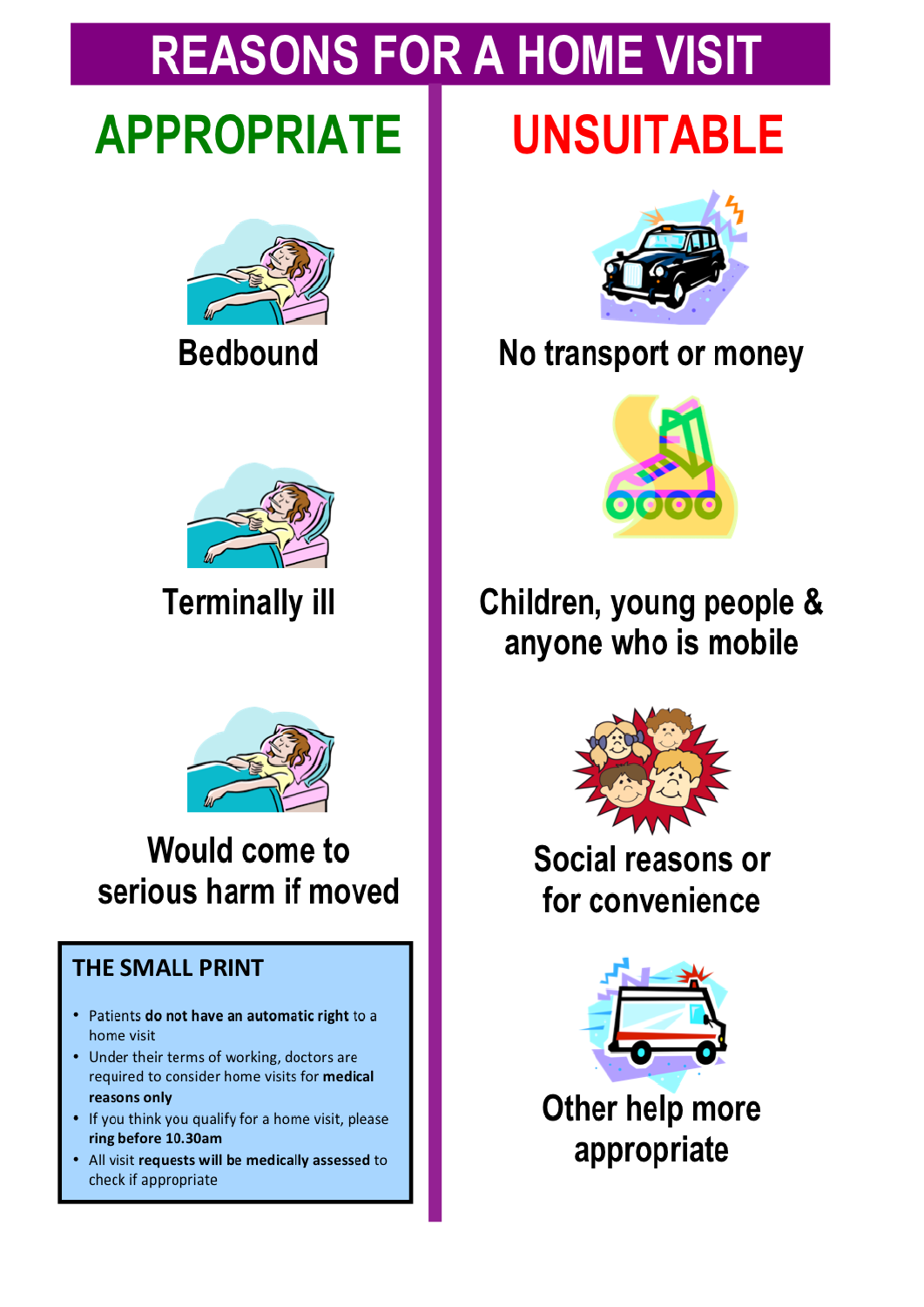#### **Home visiting at Largs Medical Group – an information leaflet for Patients**

Home visits, whilst convenient, actually offer a poorer standard of care compared to surgery consultations. This is because of:

• **Poor facilities** (e.g., soft beds, poor lighting, lack of hygiene)

• **Inefficiency** (the doctor could see 4 to 6 other equally needy patients in the time taken for a home visit)

• **Lack of records and chaperones** (required for safe care and examinations)

We have noticed that many patients are requesting visits that are inappropriate or unnecessary. This is having a negative impact upon other aspects of our service. Calling the doctor out unnecessarily takes them away from patients who may be in more clinical need. Most of the consultations during home visits could easily and safely be carried out in the surgery. Because patients might not know this, we are letting you know our policy on home visits.

#### **Some Myths about Home Visits (all of these are not true)**

• *"It's my right to have a home visit*" -‐ under GP terms of service, it is actually up to the doctor to decide, in their reasonable opinion, where a consultation should take place.

• *"I should get a visit because I'm old*" -‐ our clinical work should not discriminate simply based on age alone.

• "*I can't bring little Freddie out in this weather*" -‐ no-‐ one will be harmed by being wrapped up and brought in.

• "*The doctor needs to check I'm ready to go into hospital* " -‐ paramedics can provide initial life saving care and patients will be dealt with appropriately in A&E departments.

• "*I'm housebound"* -‐ being housebound does not always prevent use of transport.

• "*I live in a care home so I get a visit*" -‐ many such patients still go to hospital outpatients and take trips out.

• "*Can the GP just pop out and see me*" -‐ we have fully booked surgeries and cannot simply drop everything to visit people urgently.